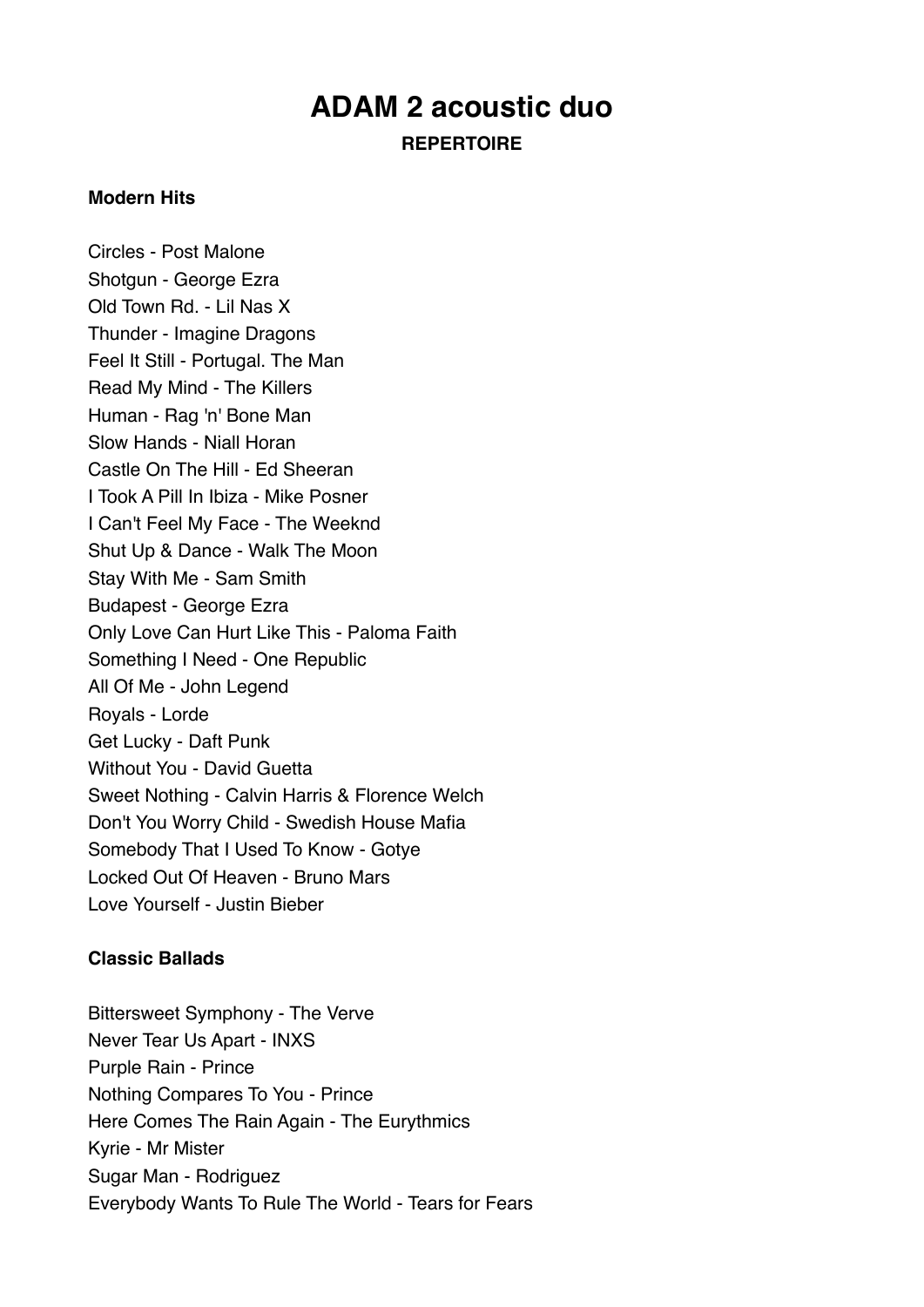It Must Be Love - Madness The Horses - Daryl Braithwaite Africa - Toto The Highwayman - Jimmy Webb Tiny Dancer - Elton John Rocket Man - Elton John Don't Let The Sun Go Down On Me - Elton John Your Song - Elton John Take It Easy - The Eagles Tears In Heaven - Eric Clapton Heroes - David Bowie Every Rose Has It's Thorn - Poison In The Air Tonight - Phil Collins Hallelujah - Leonard Cohen / Jeff Buckley Man In The Mirror - Michael Jackson Yesterday - The Beatles Across The Universe - The Beatles You've Got To Hide Your Love Away - The Beatles Romeo and Juliette - Dire Straits Fall At Your Feet - Crowded House Golden Brown - The Stranglers Make Me Smile - Steve Harley One - U2 Running To Stand Still - U2 Reckless - Australian Crawl Only Women Bleed - Alice Cooper Under The Milky Way - The Church Walking On The Moon - The Police Riders On The Storm - The Doors Don't Stop Believing - Journey Hello - Lionel Richie Comfortably Numb - Pink Floyd Ordinary World - Duran Duran Unguarded Moment - The Church Bon Jovi - Never Say Goodbye Landslide - Fleetwood Mac No One Ever Is To Blame - Howard Jones Flame Trees - Cold Chisel Song To The Siren - Tim Buckley Here I Go - David Coverdale I Can't Help Falling In Love With You - Elvis Presley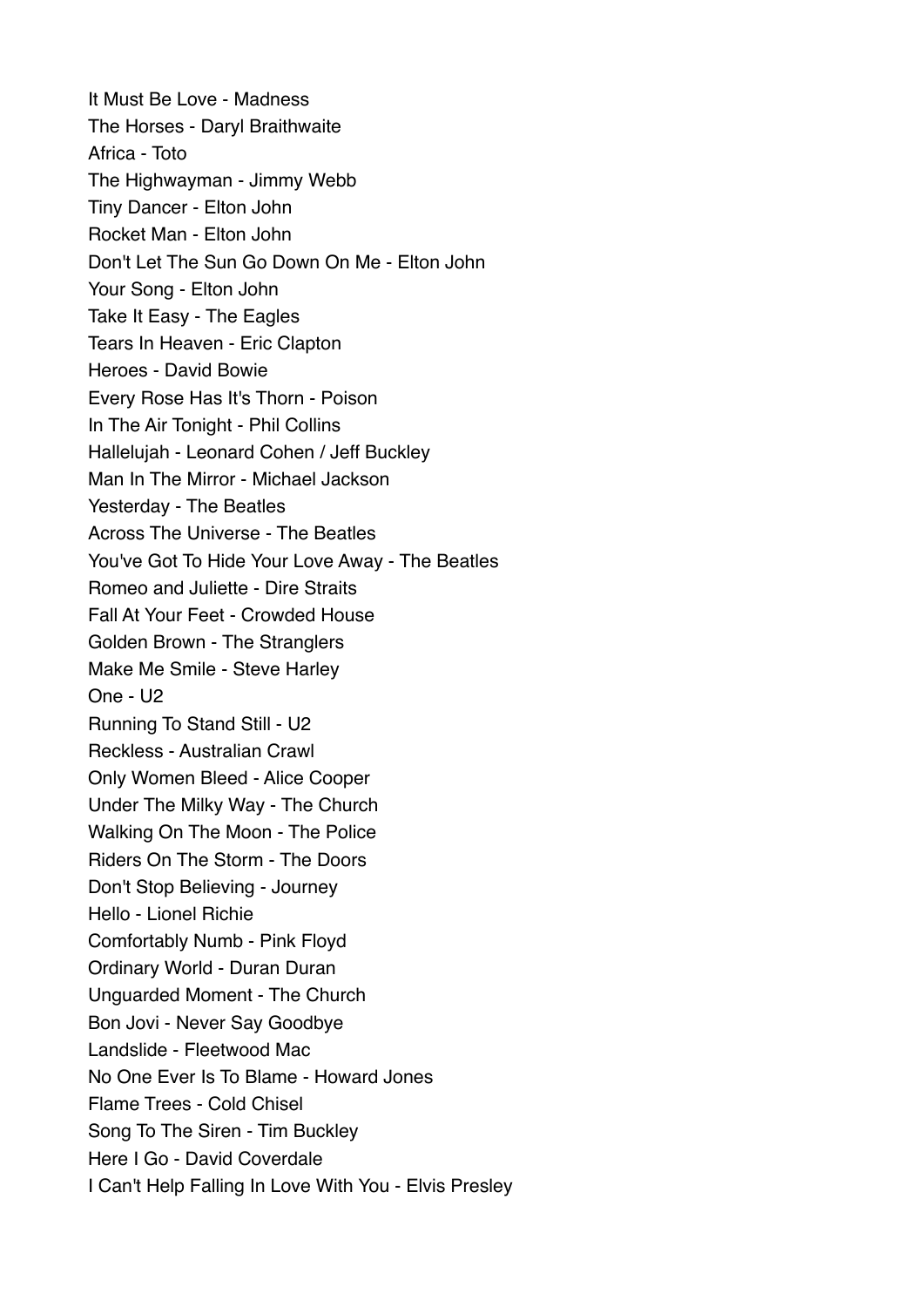I'm On Fire - Bruce Springsteen Sweet Caroline - Neil Diamond

### **Modern Ballads**

She's So High - Tal Bachman Somewhere Only We Know - Keane One Headlight - The Wallflowers Hear You Me - Johnny Eat World Going To A Town - Rufus Wainwright Push - Matchbox 20 Handle Me With Care - The Travelling Wilburys Drive - Incubus Starlight - Muse Chasing Cars - Snow Patrol Wonderwall - Oasis Street Spirit (Fade Out) - Radiohead Fake Plastic Trees - Radiohead Airbag - Radiohead Crazy - Gnarls Barkley Fix You - Coldplay The Scientist - Coldplay Yellow - Coldplay Teardrop - Massive Attack Drops Of Jupiter - Train Why Does It Always Rain On Me - Travis

#### **Something to Dance to**

Footloose - Kenny Loggins Tainted Love - Soft Cell Uptown Girl - Billy Joel Freedom 90 - George Michael I Want You Back - The Jackson 5 Boys Of Summer - Glenn Frey Don't Get Me Wrong - The Pretenders Underneath The Radar - Underworld She Drives Me Crazy - Fine Young Cannibals September - Earth Wind & Fire Everybody - Backstreet Boys Don't Feel Like Dancin' - Scissor Sisters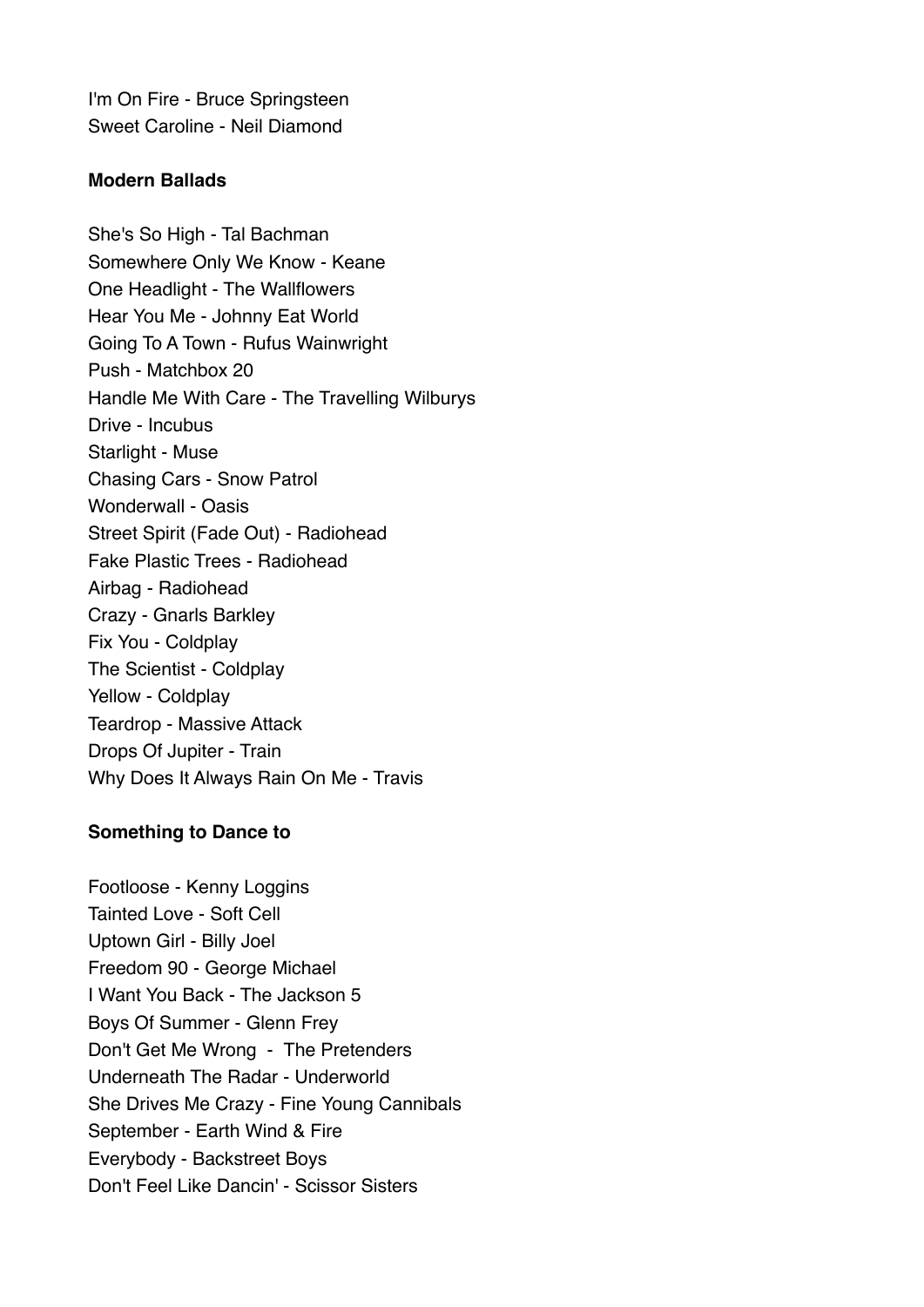Video Killed the Radio Star - The Buggles Love Is In The Air - John Paul Young Mama Mia - Abba Kids - MGMT All Night Long - Lionel Richie Dynamite - Taio Cruz Feel So Close - Calvin Harris She Wants To Move - N.E.R.D. Viva La Vida - Coldplay Master Blaster (Jammin') - Stevie Wonder Superstition - Stevie Wonder Signed, Sealed, Delivered - Stevie Wonder No Diggity - Blackstreet Get Back - The Beatles Larger Than Life - Backstreet Boys Valerie - Amy Winehouse Viva La Vida - Coldplay Forget You - Cee Lo Green Escape (The Pina Colada Song) - Rupert Holmes You Can Call Me Al - Paul Simon I Gotta Woman - Ray Charles Smooth Criminal - Michael Jackson I Gotta Feeling - Black Eyed Peas Angel Is The Centrefold - J. Geils Band

### **Rock & Roll baby**

Tribute - Tenacious D I Write Sins Not Tragedies - Panic! At The Disco Zombie - The Cranberries Don't Change - INXS When You Were Young - The KIllers All The Small Things - Blink 182 The Middle - Jimmy Eat World Bow River - Cold Chisel Semi Charmed Life - 3rd Eye Blind Everything You Want - Vertical Horizon Ziddy Stardust - David Bowie Champagne Supernova - Oasis Hey Jealousy - The Gin Blossoms Take A Picture - Filter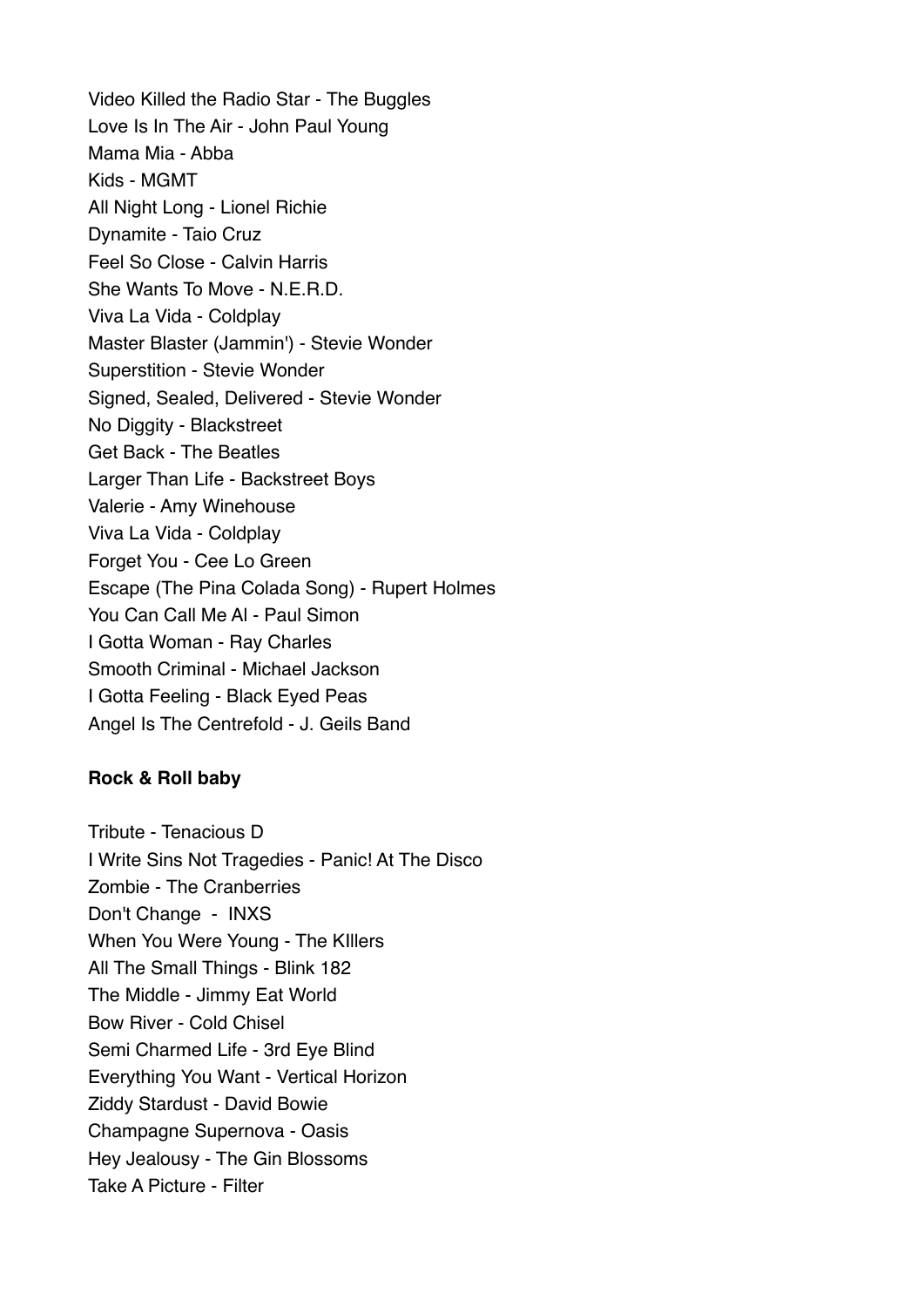She Sells Sanctuary - The Cult Won't Back Down - Tom Petty Learning to Fly - Tom Petty Black Hole Sun - Soundgarden She Talks To Angels - The Black Crowes Whiskey In The Jar - Thin Lizzy Nothingman - Pearl Jam Betterman - Pearl Jam Alive - Pearl Jam Big Love - Fleetwood Mac Plush - Stone Temple Pilots Interstate Love Song - Stone Temple Pilots Vasoline - Stone Temple Pilots Sex On Fire - Kings Of Leon Notion - Kings Of Leon Jack & Diane - John Cougar Mellencamp Summer Of 69 - Bryan Adams Born To Run - Bruce Springsteen Where The Streets Have No Name - U2 Walking in Memphis - Marc Cohn Dont Let Me Down - The Beatles I Feel Like Making Love - Bad Company Cool World - Mondo Rock Disarm - Smashing Pumpkins Everlong - Foo Fighters My Hero - Foo Fighters Dakota - Stereophonics Dumb Things - Paul Kelly Running On Empty - James Taylor Copperhead Road - Steve Earl

### **Something Different**

Breaking The Girl - Red Hot Chili Peppers Use Me - Bill Withers Sugar Man - Rodriguez Don't You Forget About Me - Simple Minds I Dont Like Mondays - The Boomtown Rats Friday Im In Love - The Cure Hurt - Johnny Cash / NIN Love Rears Its Ugly Head - Living Colour